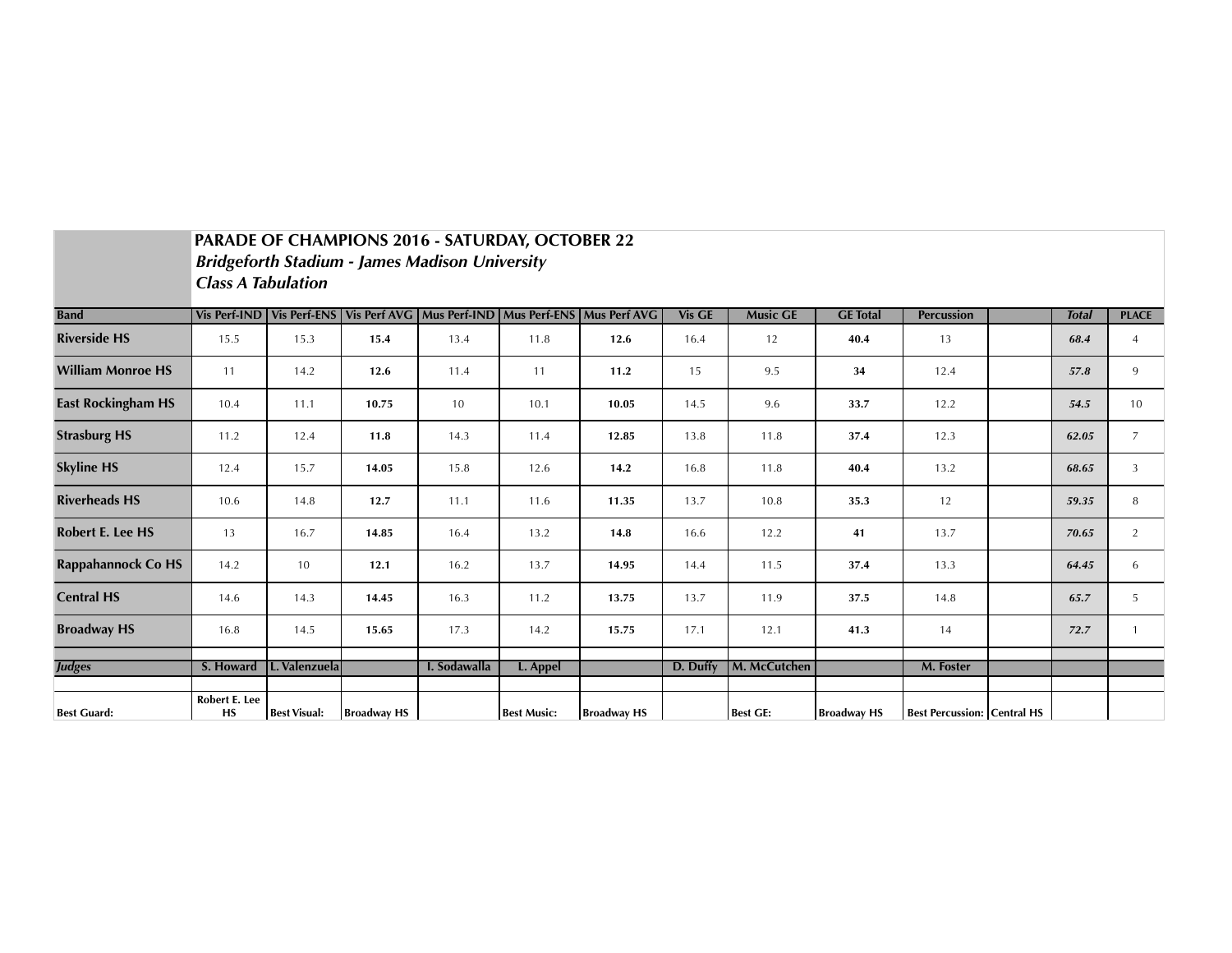|                           | <b>PARADE OF CHAMPIONS 2016 - SATURDAY, OCTOBER 22</b> |                     |              |              |                    |                                                           |          |                 |                                          |                                      |  |              |                |
|---------------------------|--------------------------------------------------------|---------------------|--------------|--------------|--------------------|-----------------------------------------------------------|----------|-----------------|------------------------------------------|--------------------------------------|--|--------------|----------------|
|                           | <b>Bridgeforth Stadium - James Madison University</b>  |                     |              |              |                    |                                                           |          |                 |                                          |                                      |  |              |                |
|                           | <b>Class AA Tabulation</b>                             |                     |              |              |                    |                                                           |          |                 |                                          |                                      |  |              |                |
| <b>Band</b>               | <b>Vis Perf-IND</b>                                    | <b>Vis Perf-ENS</b> |              |              |                    | Vis Perf AVG   Mus Perf-IND   Mus Perf-ENS   Mus Perf AVG | Vis GE   | <b>Music GE</b> | <b>GE</b> Total                          | <b>Percussion</b>                    |  | <b>Total</b> | <b>PLACE</b>   |
| <b>Amherst Co HS</b>      | 11.2                                                   | 13.9                | 12.55        | 11.8         | 13.1               | 12.45                                                     | 15.4     | 12              | 39.4                                     | 12.4                                 |  | 64.4         | 9              |
| <b>Fort Defiance HS</b>   | 13.8                                                   | 14.9                | 14.35        | 12.3         | 13.6               | 12.95                                                     | 17       | 11.8            | 40.6                                     | 13.3                                 |  | 67.9         | 5              |
| <b>Spotswood HS</b>       | 14.8                                                   | 16.5                | 15.65        | 14.5         | 14.6               | 14.55                                                     | 17.9     | 13              | 43.9                                     | 12.8                                 |  | 74.1         |                |
| <b>Middletown HS</b>      | 12.5                                                   | 18.2                | 15.35        | 14.1         | 13.3               | 13.7                                                      | 18.4     | 12.5            | 43.4                                     | 13.2                                 |  | 72.45        | 2              |
| <b>T.C. Williams HS</b>   | 13.4                                                   | 14                  | 13.7         | 14.7         | 14                 | 14.35                                                     | 17.5     | 13.2            | 43.9                                     | 12.6                                 |  | 71.95        | $\overline{3}$ |
| <b>Indian River HS</b>    | 12.6                                                   | 13.3                | 12.95        | 12.5         | 13.8               | 13.15                                                     | 14.8     | 12.1            | 39                                       | 12.5                                 |  | 65.1         | 8              |
| <b>Riverbend HS</b>       | 12.8                                                   | 13.6                | 13.2         | 12.9         | 13.9               | 13.4                                                      | 15.7     | 12.9            | 41.5                                     | 13.5                                 |  | 68.1         | $\overline{4}$ |
| <b>Wilson Memorial HS</b> | 11.8                                                   | 13.8                | 12.8         | 12.1         | 12.9               | 12.5                                                      | 15.2     | 12.4            | 40                                       | 13                                   |  | 65.3         | $\overline{7}$ |
| <b>Stuarts Draft HS</b>   | 12.4                                                   | 15.5                | 13.95        | 12.6         | 13.5               | 13.05                                                     | 15.4     | 12.2            | 39.8                                     | 12.3                                 |  | 66.8         | 6              |
| <b>Judges</b>             | S. Howard                                              | L. Valenzuela       |              | I. Sodawalla | L. Appel           |                                                           | D. Duffy | M. McCutchen    |                                          | M. Foster                            |  |              |                |
|                           |                                                        |                     |              |              |                    |                                                           |          |                 |                                          |                                      |  |              |                |
|                           |                                                        |                     |              |              |                    |                                                           |          |                 | <b>TIE: Spotswood</b>                    |                                      |  |              |                |
| <b>Best Guard:</b>        | Middletown HS Best Visual:                             |                     | Spotswood HS |              | <b>Best Music:</b> | <b>Spotswood HS</b>                                       |          | <b>Best GE:</b> | <b>HS &amp; TC</b><br><b>Williams HS</b> | <b>Best Percussion:</b> Riverbend HS |  |              |                |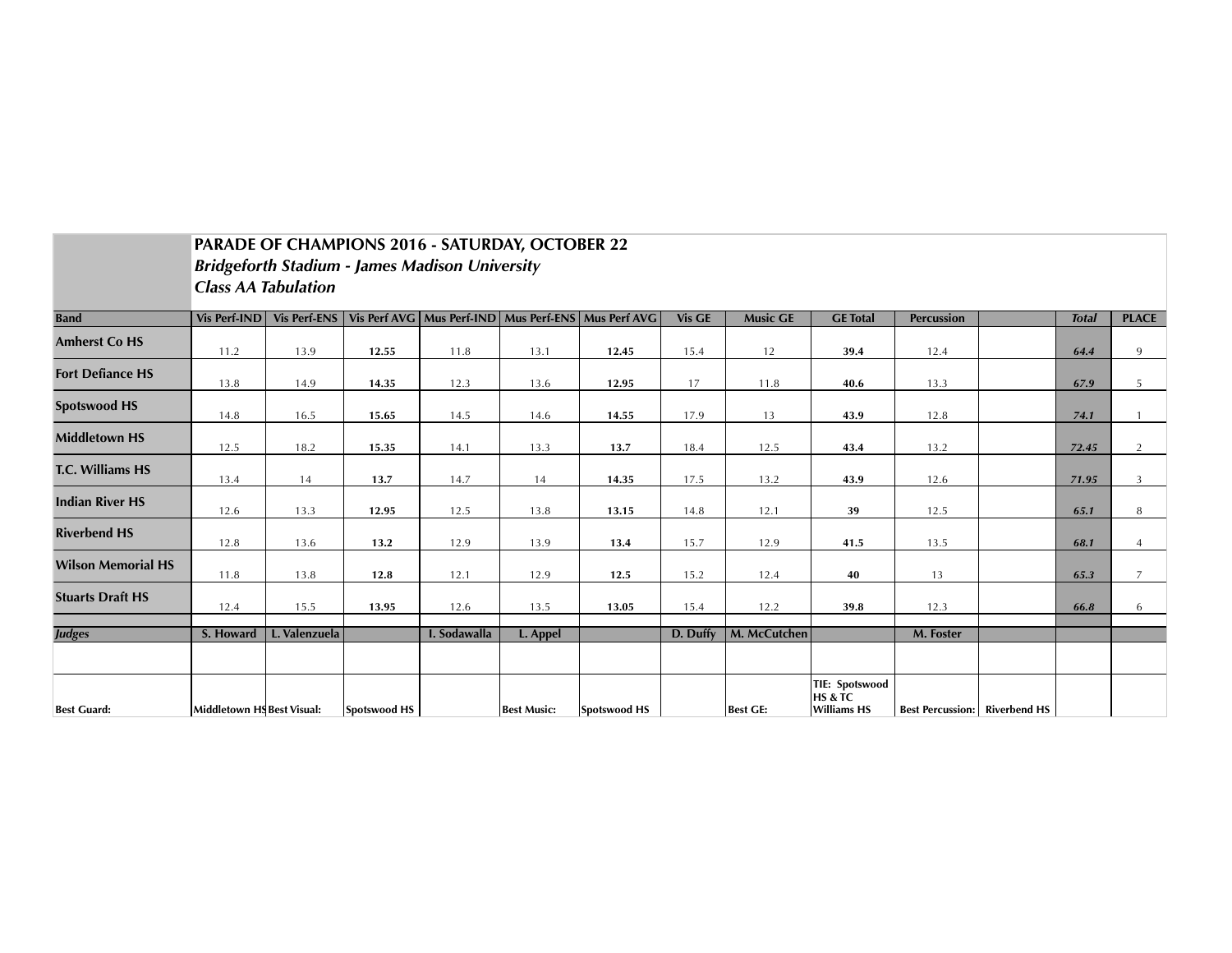|                            |                                                       |                     |                               | PARADE OF CHAMPIONS 2016 - SATURDAY, OCTOBER 22           |                    |                                      |                 |                                                     |                 |                                     |  |              |                |
|----------------------------|-------------------------------------------------------|---------------------|-------------------------------|-----------------------------------------------------------|--------------------|--------------------------------------|-----------------|-----------------------------------------------------|-----------------|-------------------------------------|--|--------------|----------------|
|                            | <b>Bridgeforth Stadium - James Madison University</b> |                     |                               |                                                           |                    |                                      |                 |                                                     |                 |                                     |  |              |                |
|                            | <b>Class AAA Tabulation</b>                           |                     |                               |                                                           |                    |                                      |                 |                                                     |                 |                                     |  |              |                |
| <b>Band</b>                | <b>Vis Perf-IND</b>                                   |                     |                               | Vis Perf-ENS   Vis Perf AVG   Mus Perf-IND   Mus Perf-ENS |                    | <b>Mus Perf AVG</b>                  | <b>Vis GE</b>   | <b>Music GE</b>                                     | <b>GE</b> Total | <b>Percussion</b>                   |  | <b>Total</b> | <b>PLACE</b>   |
| <b>Fuquay-Varina HS</b>    | 16.2                                                  | 13.6                | 14.9                          | 15.7                                                      | 13.1               | 14.4                                 | 15.1            | 13                                                  | 41.1            | 14.4                                |  | 70.4         | $\overline{7}$ |
| <b>Garner Magnet HS</b>    | 17.4                                                  | 13.4                | 15.4                          | 16.4                                                      | 13.7               | 15.05                                | 13.8            | 12.5                                                | 38.8            | 14                                  |  | 69.25        | 8              |
| <b>Thomas Jefferson HS</b> | 19                                                    | 17.2                | 18.1                          | 18.5                                                      | 15.6               | 17.05                                | 18.2            | 15.5                                                | 49.2            | 16.8                                |  | 84.35        |                |
| <b>Broad Run HS</b>        | 17.9                                                  | 16.4                | 17.15                         | 17.1                                                      | 14.2               | 15.65                                | 16.5            | 13.2                                                | 42.9            | 16                                  |  | 75.7         | 5              |
| <b>Madison Co HS</b>       | 13.2                                                  | 14.6                | 13.9                          | 11.5                                                      | 12.6               | 12.05                                | 15              | 12.8                                                | 40.6            | 15.2                                |  | 66.55        | 10             |
| <b>Thomas Dale HS</b>      | 13.5                                                  | 13.9                | 13.7                          | 12.3                                                      | 13.9               | 13.1                                 | 14.1            | 13.8                                                | 41.7            | 16.6                                |  | 68.5         | 9              |
| <b>Loudoun Valley HS</b>   | 15.1                                                  | 15.8                | 15.45                         | 15.7                                                      | 14.7               | 15.2                                 | 16.7            | 13.3                                                | 43.3            | 16.4                                |  | 73.95        | 6              |
| <b>South County HS</b>     | 18.4                                                  | 16.7                | 17.55                         | 18.3                                                      | 15.3               | 16.8                                 | 18.7            | 15.3                                                | 49.3            | 19.2                                |  | 83.65        | $\overline{2}$ |
| <b>Great Bridge HS</b>     | 17.8                                                  | 16.9                | 17.35                         | 16.2                                                      | 13.5               | 14.85                                | 18              | 13.4                                                | 44.8            | 15.9                                |  | $77$         | $\overline{4}$ |
| <b>Colonial Heights HS</b> | 18.1                                                  | 17                  | 17.55                         | 18.2                                                      | 15.2               | 16.7                                 | 18.1            | 15.6                                                | 49.3            | 16.5                                |  | 83.55        | $\overline{3}$ |
| <b>Judges</b>              | S. Howard                                             | L. Valenzuela       |                               | I. Sodawalla                                              | L. Appel           |                                      | D. Duffy        | M. McCutchen                                        |                 | M. Foster                           |  |              |                |
| <b>Best Guard:</b>         | <b>Thomas</b><br>Jefferson HS                         | <b>Best Visual:</b> | <b>Thomas</b><br>Jefferson HS |                                                           | <b>Best Music:</b> | <b>Thomas Jefferson</b><br><b>HS</b> | <b>Best GE:</b> | TIE: South Co HS<br>& Colonial<br><b>Heights HS</b> |                 | <b>Best Percussion: South Co HS</b> |  |              |                |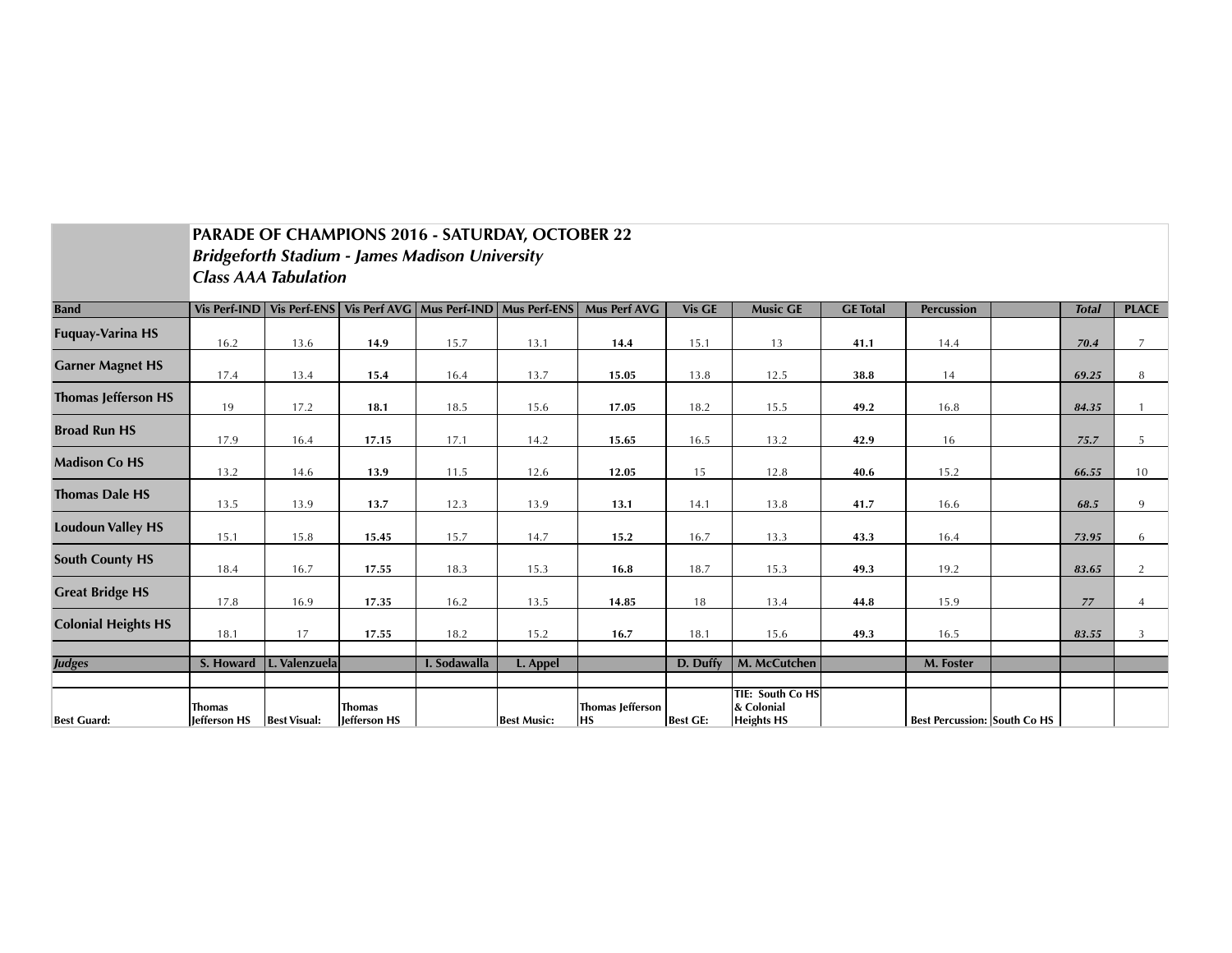|                        | PARADE OF CHAMPIONS 2016 - SATURDAY, OCTOBER 22       |                              |                       |                                            |                    |                       |               |                 |                       |                                        |  |              |                |
|------------------------|-------------------------------------------------------|------------------------------|-----------------------|--------------------------------------------|--------------------|-----------------------|---------------|-----------------|-----------------------|----------------------------------------|--|--------------|----------------|
|                        | <b>Bridgeforth Stadium - James Madison University</b> |                              |                       |                                            |                    |                       |               |                 |                       |                                        |  |              |                |
|                        |                                                       | <b>Class AAAA Tabulation</b> |                       |                                            |                    |                       |               |                 |                       |                                        |  |              |                |
| <b>Band</b>            | <b>Vis Perf-IND</b>                                   | <b>Vis Perf-ENS</b>          |                       | Vis Perf AVG   Mus Perf-IND   Mus Perf-ENS |                    | Mus Perf AVG          | <b>Vis GE</b> | <b>Music GE</b> | <b>GE</b> Total       | Percussion                             |  | <b>Total</b> | <b>PLACE</b>   |
| <b>Dominion HS</b>     | 17.6                                                  | 13                           | 15.3                  | 16.2                                       | 13.3               | 14.75                 | 14.6          | 13.2            | 41                    | 16                                     |  | 71.05        | 8              |
| <b>Hanover HS</b>      | 16.4                                                  | 14.7                         | 15.55                 | 14.2                                       | 13                 | 13.6                  | 15            | 13.4            | 41.8                  | 15.8                                   |  | 70.95        | 9              |
| <b>James Wood HS</b>   | 10                                                    | 13.5                         | 11.75                 | 10                                         | 12.7               | 11.35                 | 13.8          | 12.9            | 39.6                  | 14                                     |  | 62.7         | 10             |
| <b>Monacan HS</b>      | 14.7                                                  | 13.2                         | 13.95                 | 15.1                                       | 13.8               | 14.45                 | 14.3          | 14.2            | 42.7                  | 16.4                                   |  | 71.1         | $\overline{7}$ |
| <b>Albemarle HS</b>    | 15.4                                                  | 12.7                         | 14.05                 | 15.3                                       | 14.2               | 14.75                 | 14.3          | 14.6            | 43.5                  | 16.6                                   |  | 72.3         | 6              |
| <b>Sherando HS</b>     | 16.2                                                  | 13.4                         | 14.8                  | 15.5                                       | 14                 | 14.75                 | 15.6          | 14.8            | 45.2                  | 17.2                                   |  | 74.75        |                |
| W.T. Woodson HS        | 17.8                                                  | 13.6                         | 15.7                  | 17.6                                       | 14.5               | 16.05                 | 15.9          | 14.4            | 44.7                  | 17                                     |  | 76.45        | 3              |
| <b>Battlefield HS</b>  | 18.5                                                  | 16.5                         | 17.5                  | 18.4                                       | 15.1               | 16.75                 | 17.8          | 15.8            | 49.4                  | 19                                     |  | 83.65        |                |
| Ocean Lakes HS         | 16.7                                                  | 16                           | 16.35                 | 17.3                                       | 15.3               | 16.3                  | 16.5          | 15              | 46.5                  | 17.9                                   |  | 79.15        | $\overline{2}$ |
| <b>Harrisonburg HS</b> | 15.5                                                  | 16.3                         | 15.9                  | 16.1                                       | 14.1               | 15.1                  | 14.8          | 14              | 42.8                  | 16.2                                   |  | 73.8         | 5              |
| <b>Judges</b>          | S. Howard                                             | L. Valenzuela                |                       | I. Sodawalla                               | L. Appel           |                       | D. Duffy      | M. McCutchen    |                       | M. Foster                              |  |              |                |
| <b>Best Guard:</b>     | Battlefield HS   Best Visual:                         |                              | <b>Battlefield HS</b> |                                            | <b>Best Music:</b> | <b>Battlefield HS</b> |               | <b>Best GE:</b> | <b>Battlefield HS</b> | <b>Best Percussion: Battlefield HS</b> |  |              |                |